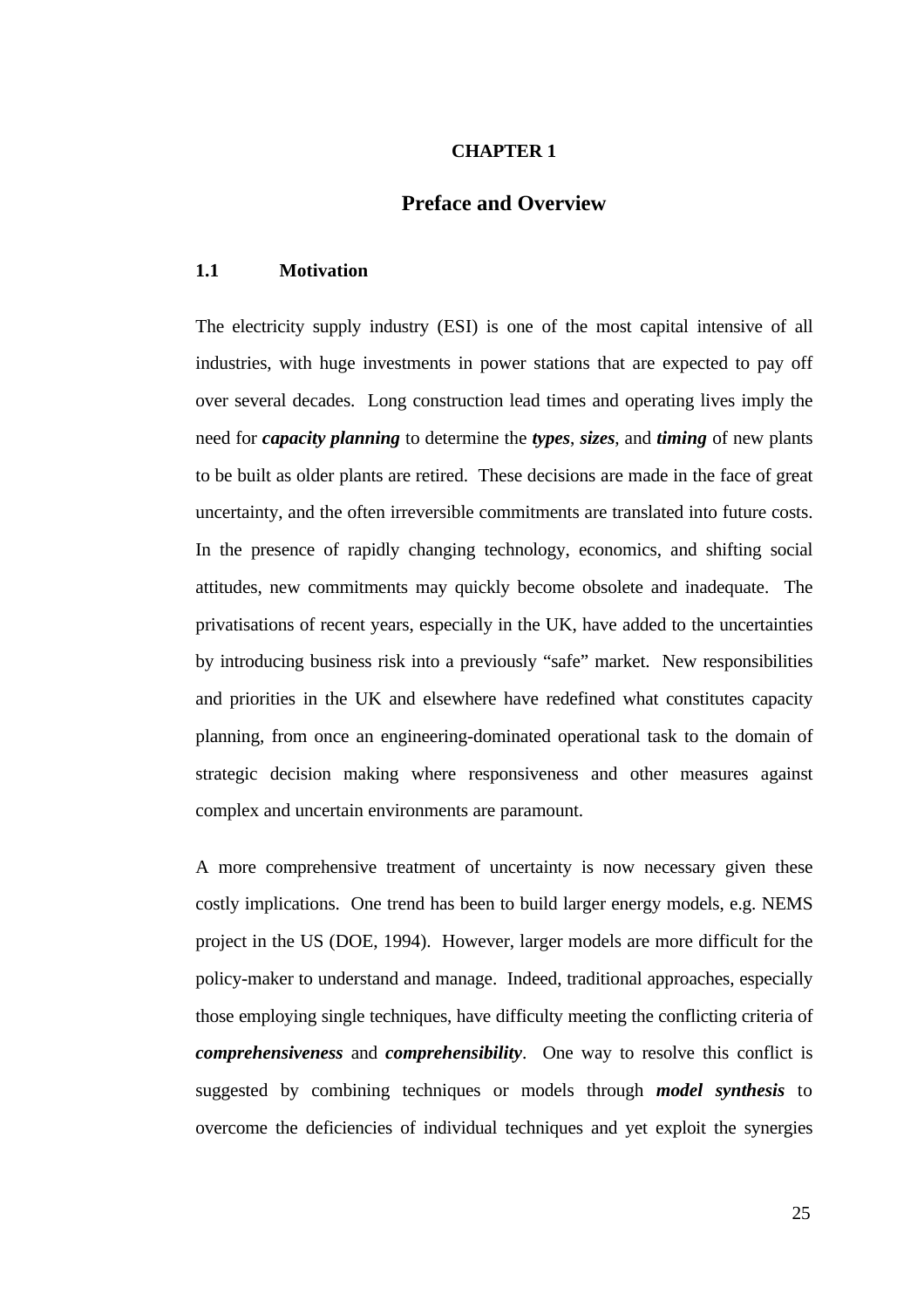between them. Other than developing new modelling languages to this end, the literature has little to offer on the method and manner of synthesis.

Elsewhere, the need for *flexibility* is frequently mentioned as a response to uncertainty. Flexibility is intuitively appealing as it communicates a practical means of dealing with uncertainty. Rather than modelling uncertainty more comprehensively or accurately, the emphasis is on the *ability to react,* such as having different options available. Flexible technologies, such as short lead time, modular, dual-purpose plant, are promoted in the electricity planning literature, e.g. CIGRE (1991, 1993). Under great uncertainty, it has been suggested that flexibility is preferred to optimality as a *decision criterion* (Mandelbaum, 1978). In competitive and uncertain environments, like the manufacturing sector, flexibility has become an important *operational objective*, not only desirable but also necessary (Slack, 1988). This suggests that flexibility may become more important as the electricity industry becomes more deregulated. However, it is still unclear how flexibility can be *defined*, *measured*, and explicitly *modelled* to be useful to capacity planning under uncertainty.

Although the modelling literature tends to support model synthesis, its *feasibility* has not yet been fully established, particularly the conceptual and operational requirements. In the context of the UK ESI, it is also necessary to determine the *practicality* of synthesis, as opposed to existing individual approaches. Similarly, while the electricity industry calls for flexibility, its *usefulness* in modelling has not been specifically demonstrated. The next section thereby lists a number of specific research questions related to these two themes of *model synthesis* and *flexibility*.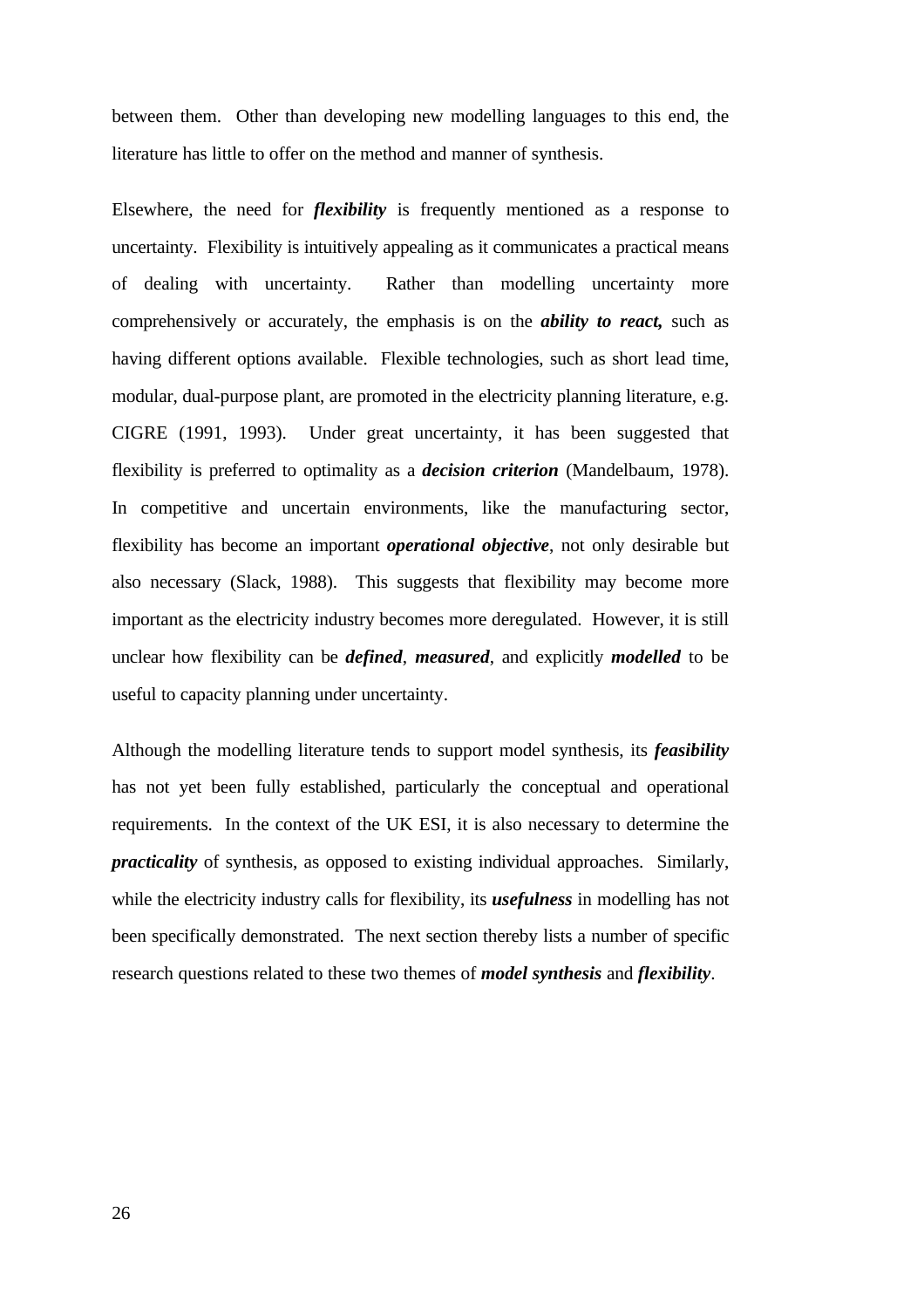## **1.2 Research Questions**

"How can we deal with the range of uncertainties more completely and adequately than existing approaches in capacity planning, i.e. to meet the conflicting criteria of comprehensiveness and comprehensibility?" This thesis proposes *model synthesis* and *flexibility* as two ways to answer this question, with emphasis on the conceptual aspects.

Driving the main argument is a list of questions on the issues involved in model synthesis and flexibility. Many of these questions bring up additional questions throughout the thesis.

- 1) What are the new *requirements* for capacity planning in the privatised and restructured UK ESI?
- 2) What are *existing approaches* to this problem and how well do they treat these uncertainties?
- 3) How can we *compare* different modelling appoaches more objectively, systematically, fairly, and in more depth than by reviewing the literature?
- 4) Is *model synthesis feasible* and *practical* for these purposes? What are the *conceptual* and *operational* issues involved in model synthesis?
- 5) What is *flexibility*? How is it defined? How does it relate to other words and concepts?
- 6) In what way(s) can flexibility be useful in addressing uncertainty in electricity capacity planning?
- 7) When, i.e. under which *conditions*, is it useful or not useful?
- 8) How can we *operationalise* flexibility?
- 9) How can we *measure* flexibility?
- 10) How can flexibility be *modelled* and *applied* to electricity planning?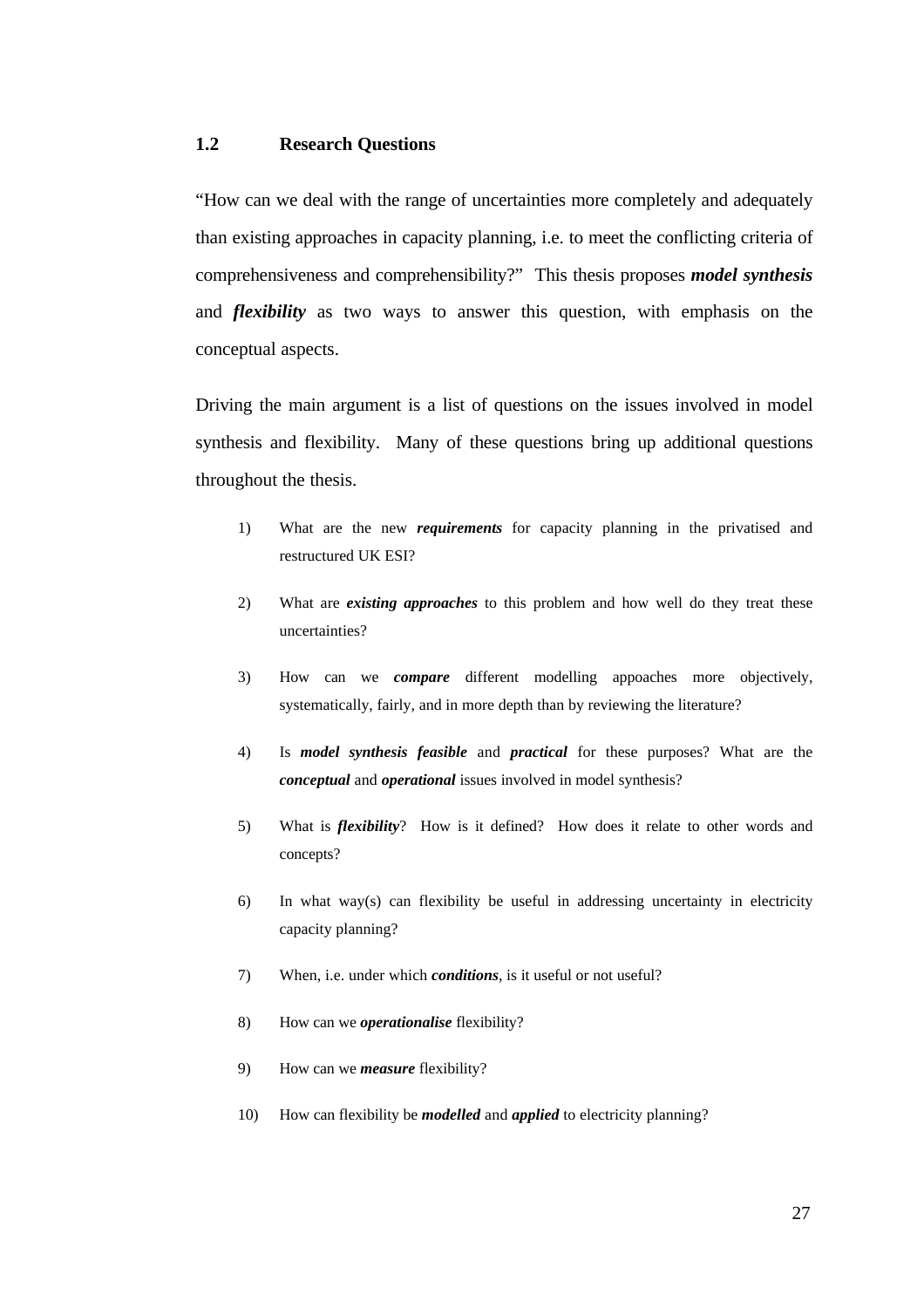## **1.3 Research Methodology**

This thesis employs the following research methods: *literature review*, *experiment*, *model replication*, *conceptual development*, *synthesis*, and *comparative theoretical evaluations*.

A *literature review* (Chapter 2) of ongoing developments of the UK ESI identifies the new requirements for capacity planning. A *classification* of areas and types of uncertainties serves as the basis for a critique of existing approaches to capacity planning. An extensive *literature review* (Chapter 3) of capacity planning models and modelling methods used in the UK and elsewhere reveals the limitations of existing approaches. These two reviews also provide the criteria for subsequent evaluation of models.

To investigate the feasibility and practicality of model synthesis and to compare its performance with existing approaches, a *two-staged case study based modelling experiment* (Chapter 4) is conducted. This experiment consists of *pilot studies* (Appendix A) to establish the feasibility of *model replication* and *evaluation*, development of a hypothetical case study, consolidation of published data pertaining to the UK ESI, replication of three modelling approaches (Appendix B), *conceptualisation* of model synthesis (Appendix C), and construction of *prototypes*. The *experimental protocol* offers a systematic and thorough method of model replication and evaluation.

To assess the usefulness of flexibility, a *cross disciplinary review* (Chapter 5) of its applications and interpretations is first conducted. A *conceptual development* (Chapter 6) of words, relationships, and aspects of flexibility clarifies the confusion found in the literature and unifies the definitions of flexibility. It also provides the basis for subsequent *identification* of conditions under which it is useful, *discussion* of the downside of flexibility, *illumination* of the important concept of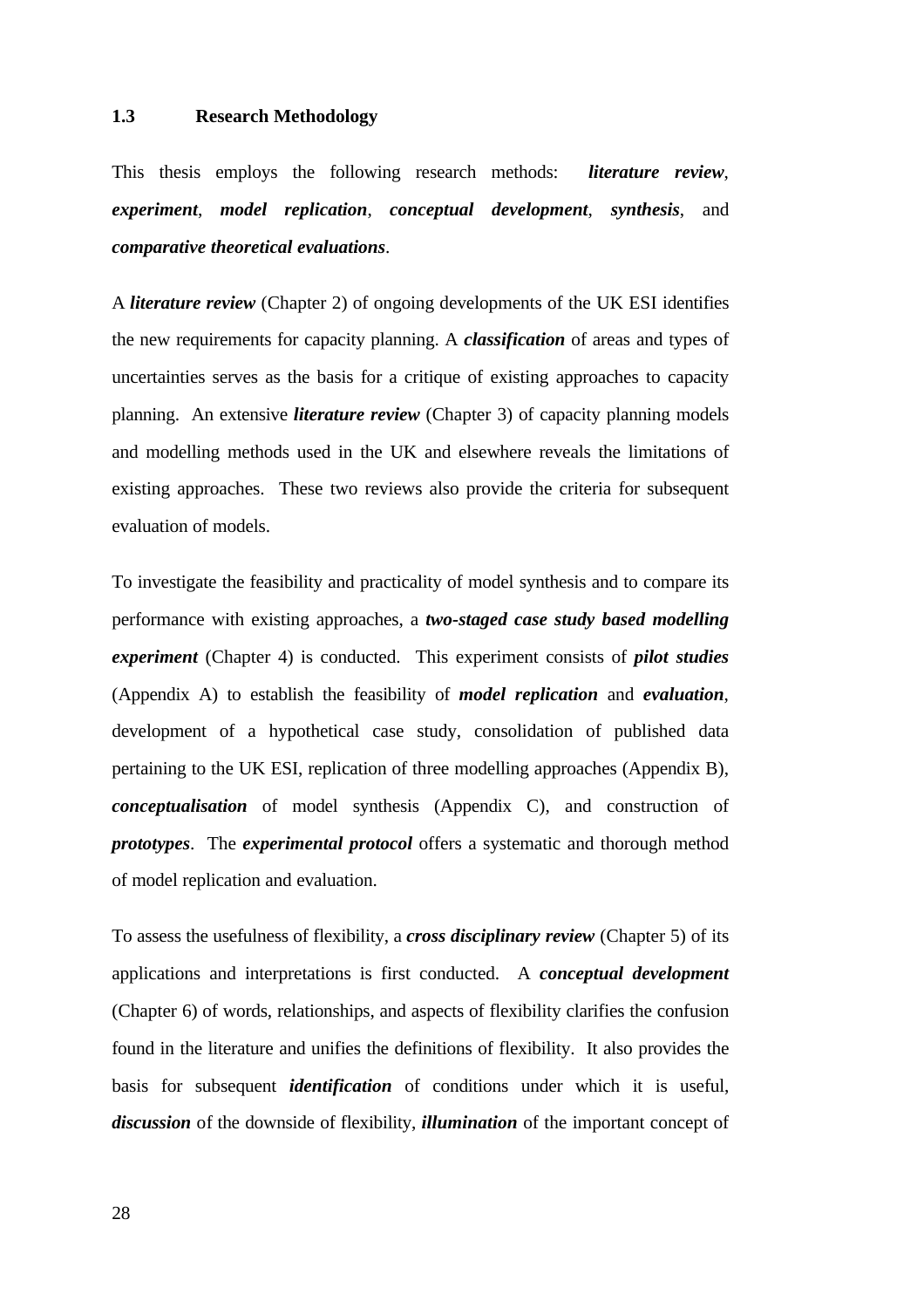"favourability", *distinction* between options and strategies for operationalisation, and *determination* of the necessary elements in its definition. The definitional elements translate into indicators for measuring flexibility. Three groups of measures (indicators, expected value, and entropy) are *evaluated* (Chapter 7) against criteria based on the conceptual development of Chapter 6. These indicators also provide the basic terminology and framework for modelling flexibility using decision trees and influence diagrams. *Practical guidelines* (Chapter 8) for structuring and assessing flexibility are developed. These guidelines facilitate the structuring and assessment of models of strategies for operationalising flexibility in the context of capacity planning in the UK ESI, thus showing the relevance, applicability, and usefulness of flexibility.

## **1.4 Organisation of Thesis**

This thesis consists of *two independent and separately argued texts* corresponding to two entirely different ways of approaching the problem. Part One investigates model synthesis as a means to *completeness* in modelling the different uncertainties. Part Two investigates flexibility as a means to compensate for *model unease* and as a more *practical means of coping* with uncertainties. Initially, the two themes seem totally unrelated. It is not until Chapter 9 that they are brought together and resolved.

Figure 1.1 shows the organisation of this thesis in terms of chapters (1 to 9) followed by appendices (A to D in italics). The modelling experiment to establish the feasibility of model synthesis is described in Chapter 4 but documented in the first three appendices. Brief summaries of each chapter and appendix follow.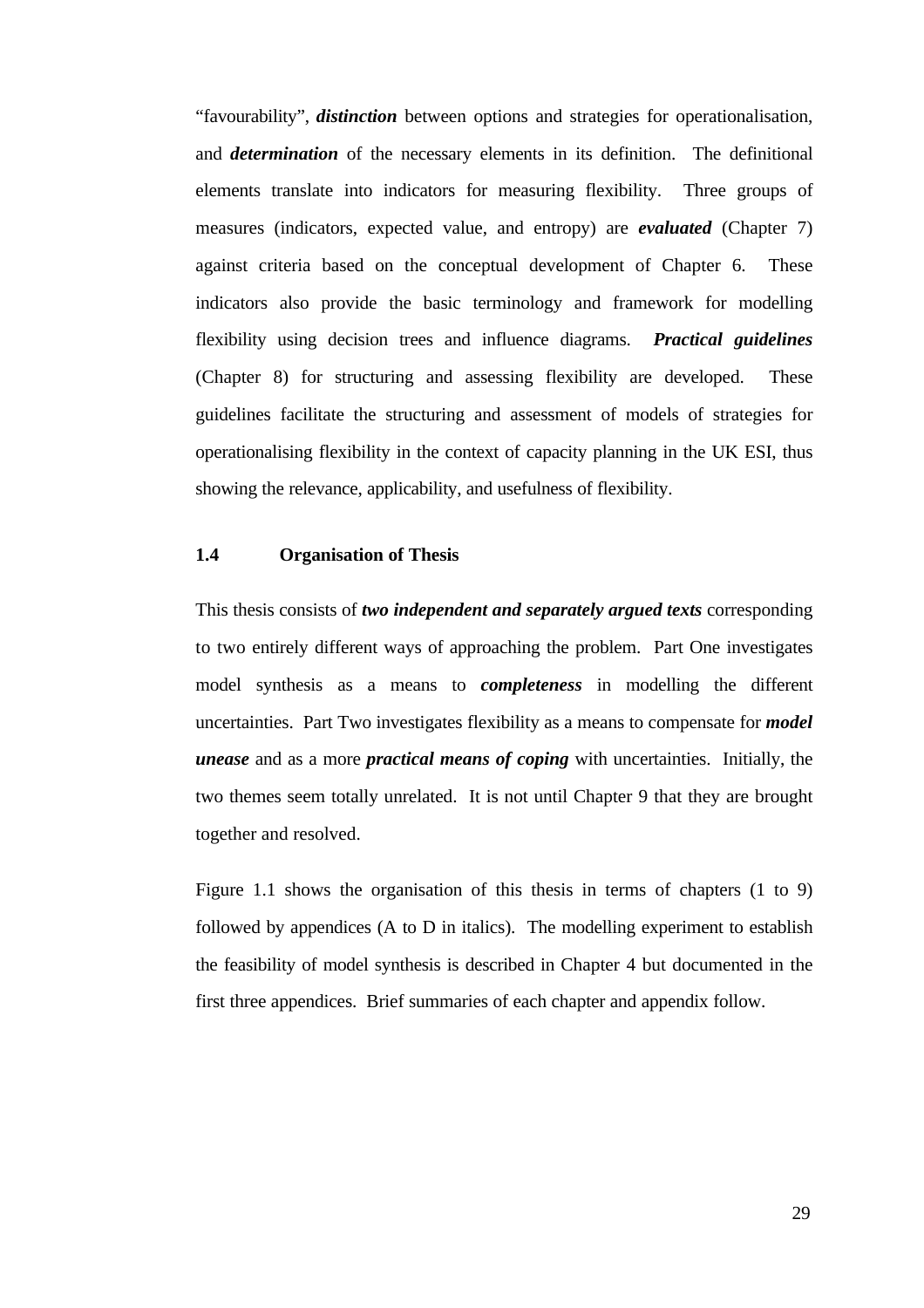

**Figure 1.1 Organisation of Thesis**

#### **Chapter 2 Introduction: Uncertainties in Power Generation**

This introductory chapter explains the title of this thesis by defining *electricity capacity planning* and discussing the *uncertainties* which affect it. The background developments in the industry, particularly the privatisation and restructuring in the UK, lead to the current emphasis on uncertainty which motivates this research. The term "uncertainty" is defined and distinguished by *type*, e.g. internal and external, quantitative and qualitative, etc. Uncertainties that affect capacity planning in the ESI are classified according to *area*, e.g. demand,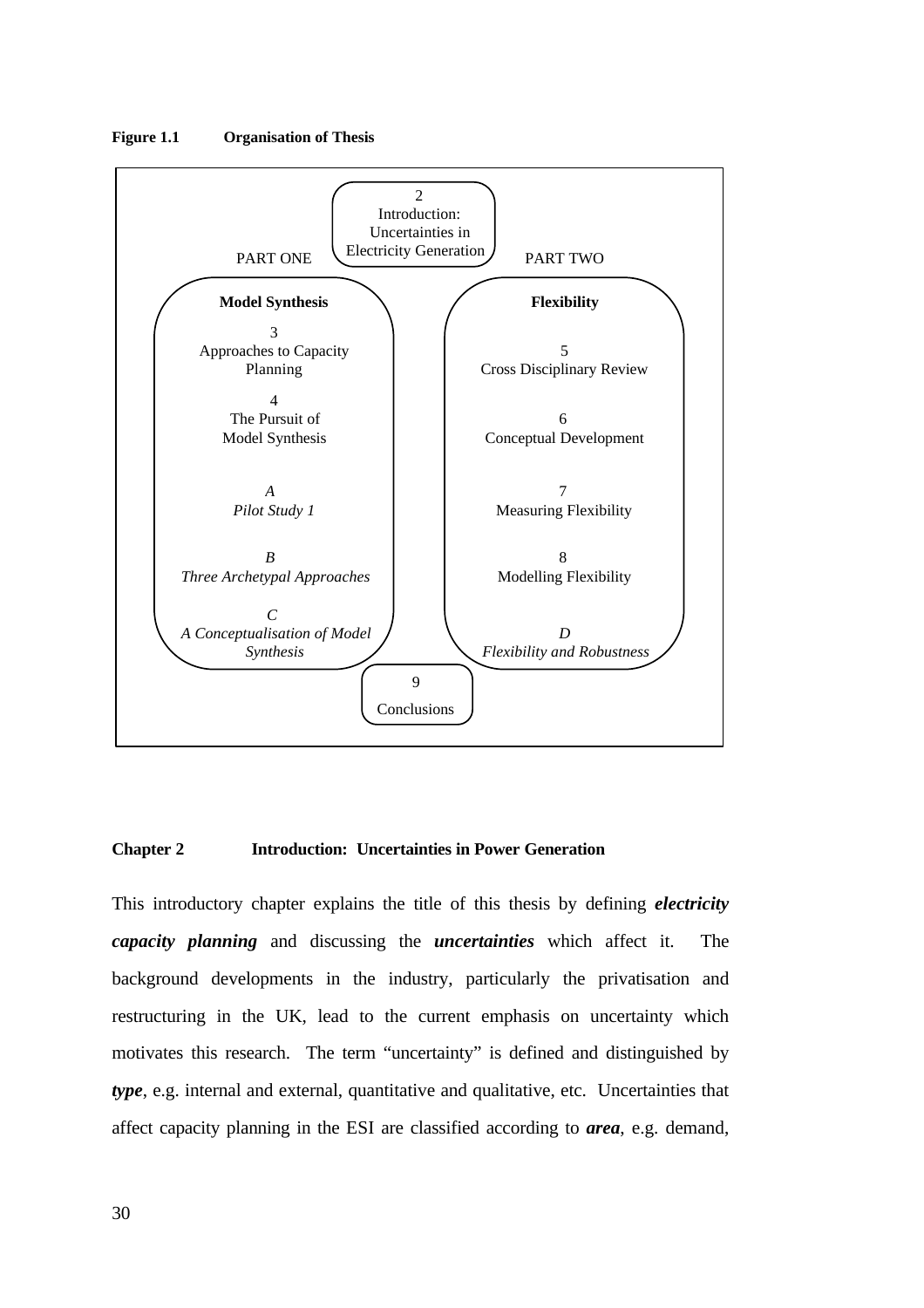fuel, and environment. It introduces the criteria of *adequacy*, *completeness*, *feasibility*, and *usefulness*.

### **PART ONE: Model Synthesis for Completeness**

### **Chapter 3 Approaches to Capacity Planning**

Applications of operational research techniques for electricity capacity planning are reviewed. Grouped in the broad categories of *optimisation*, *simulation*, and *decision analysis*, these techniques are briefly defined and evaluated on the basis of *completeness* of capturing the areas of uncertainty and *adequacy* of modelling treatment. These techniques are either specific to capacity planning or uncertainty analysis. The applications are either based on individual techniques or several techniques. It concludes that models based on two or more techniques, defined as *model synthesis*, seem to be more capable of achieving completeness through *complementary* techniques.

#### **Chapter 4 The Pursuit of Model Synthesis**

This chapter documents the research into model synthesis, with supporting details in the first three appendices (A, B, C). The investigation consists of two pilot studies to establish the feasibility of *model replication and evaluation*, development of a UK ESI-relevant *case study* to anchor the data and model content, the first stage of *three archetypal approaches* to gain a more indepth, fair, and relevant critique than mere literature review, the second stage of *conceptualisation* to identify conceptual issues in synthesis, and the construction of model synthesis prototypes to identify the *operational* issues. A *decision analysis framework* for organising other techniques is proposed and a "*model of model*" tested to facilitate this framework. A further requirement of *compatibility* emerges as an important issue. The results of these experiments cast doubt upon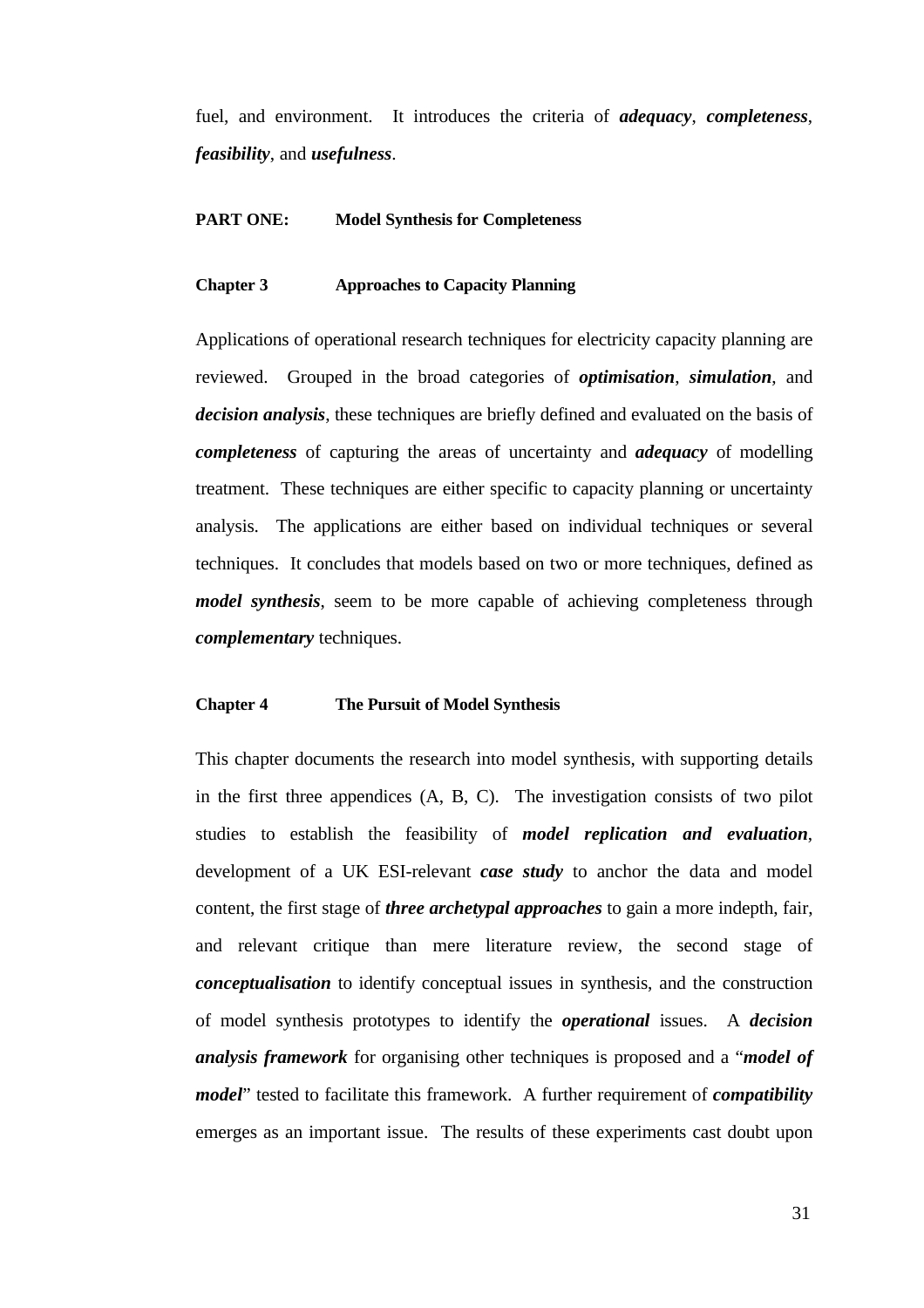the general usefulness of model synthesis as a fully comprehensive modelling approach, especially in terms of practicality in the context of the UK ESI. In view of this, flexibility is proposed as a more useful concept to address the modelling goal of completeness (or the lack of it) and as a practical means to cope with uncertainty.

### **Appendix A Pilot Study 1**

This study is a first attempt in this thesis to address a range of uncertainties that affect plant economics, i.e. levelised or marginal costs of electricity generation. It gives critical insight into the use of *sensitivity analysis* and *risk analysis* to model uncertainty. Data from various OECD countries are consolidated from two different reports to determine the ranges of uncertainty for various parameters. This study establishes the *feasibility of model replication* but also shows the *level of detail* of subsequent studies.

#### **Appendix B Stage One: Three Archetypal Approaches**

This is the first stage of the two staged model experiment. Three representative modelling approaches to capacity planning are replicated and evaluated. 1) The *deterministic* approach consists of *scenario analysis* and *sensitivity analysis* of the capacity planning *optimisation* model. 2) The *probabilistic* approach is an expanded *risk analysis* of the optimisation model. 3) The *decision analytic* approach is based on the use of decision trees and influence diagrams. The associated input data and assumptions for the core optimisation model are given.

#### **Appendix C A Conceptualisation of Model Synthesis**

Model synthesis is defined as the use of two or more techniques in some integrated fashion towards model completeness. Conceptual issues are developed for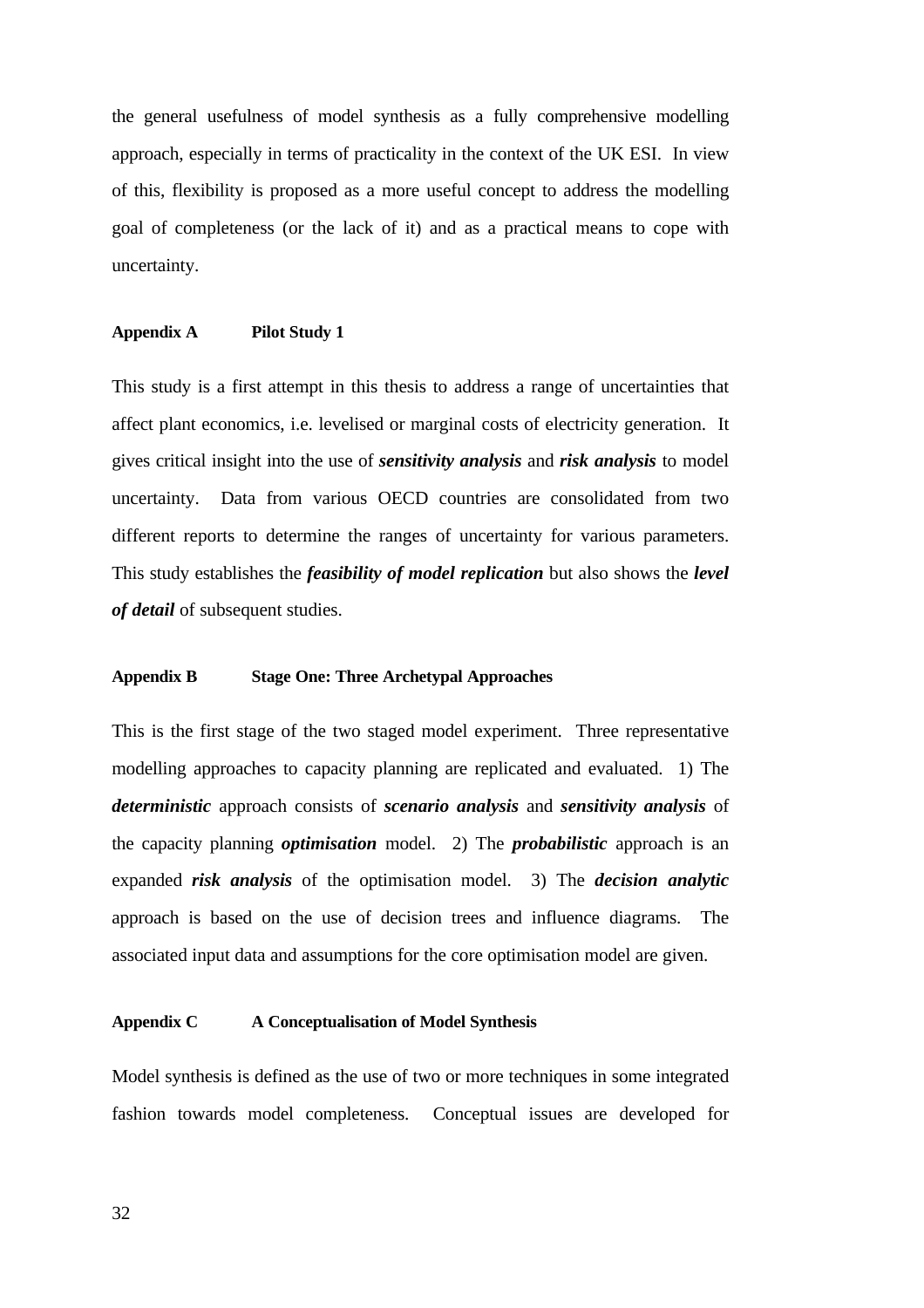structuring the components and strategies for synthesis. The frequently used terms in this thesis are defined here, e.g. *technique*, *model*, and *approach*.

### **PART TWO: Flexibility for Uncertainty**

#### **Chapter 5 Cross Disciplinary Review**

This chapter summarises the extensive cross disciplinary review of definitions, measures, and applications of flexibility since its earliest formal reference in the 1930's and as appeared in various industries and business sectors and academic disciplines. The review is based on two types of sources: 1) journal articles in the last two decades (1970 - 1994), which mention flexibility and closely related words, and 2) specific research studies of flexibility, e.g. previous doctoral dissertations on this topic. It shows the richness of the literature as well as the general confusion in practice of what is meant by flexibility. This review provides the basis for subsequent clarification, analysis, and application in the remaining three chapters.

#### **Chapter 6 Conceptual Development**

This chapter clarifies the confusion through analysis. A "conceptual analysis" of flexibility and related words, e.g. adaptability, is applied to flexibility and more established concepts, e.g. uncertainty, commitment, etc. In particular, the contrast between flexibility and *robustness* is discussed, with specific application in Appendix D. A distinction is made between the context-dependent *types* of flexibility and the context-free *elements* of flexibility. An *uncertainty to flexibility mapping* is proposed to determine *types* of flexibility. The important concept of *favourability* inherent in flexibility is highlighted. These conceptual relationships together with *conditions under which it is useful*, the *downside of flexibility*, and *elements in its definition* provide a conceptual framework to link the theoretical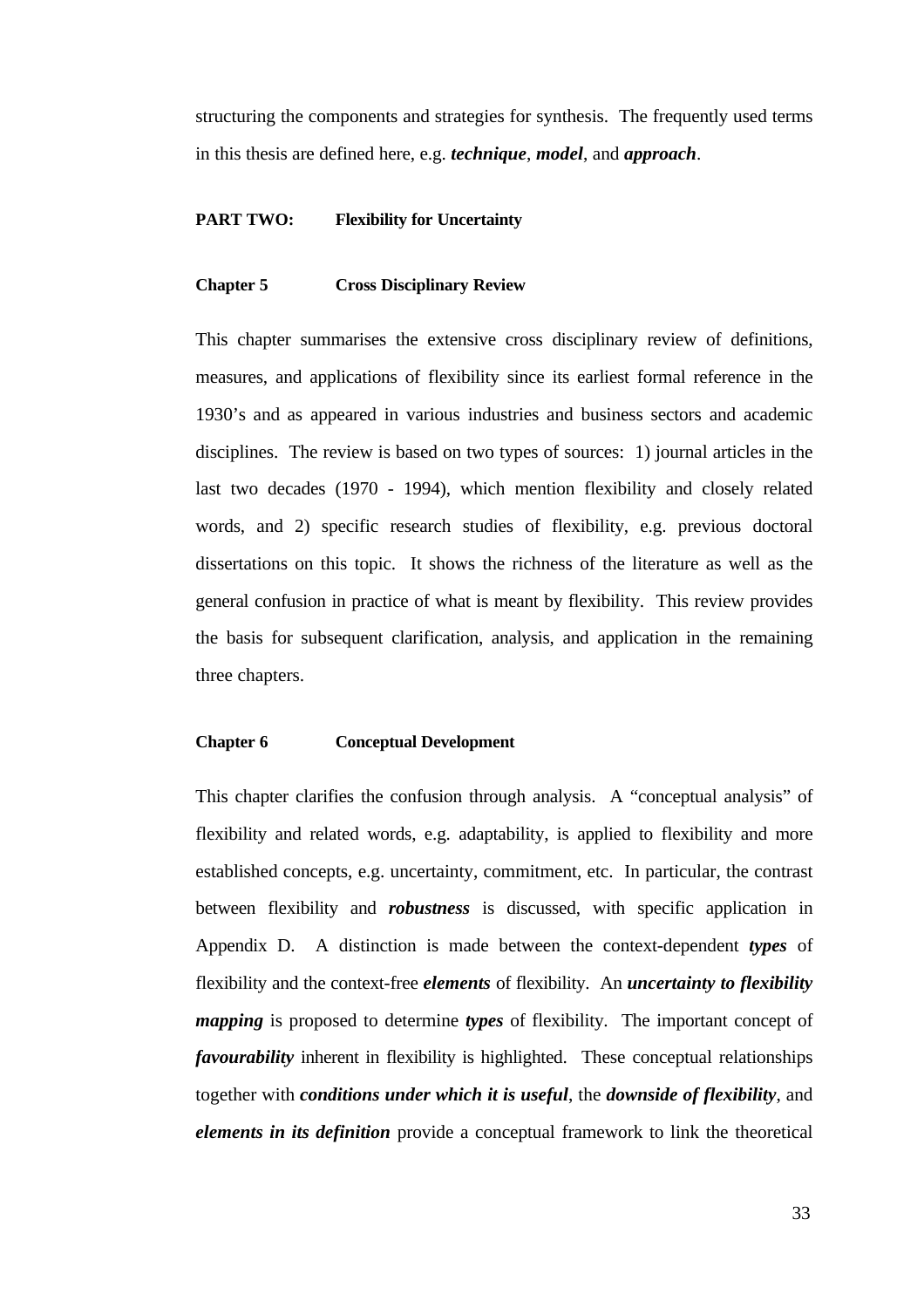and practical aspects of flexibility. Two different kinds of *operationalisation* of flexibility via *options* and *strategies* are discussed. The need for measuring flexibility is proposed.

#### **Chapter 7 Measuring Flexibility**

Using the four step method of Chapter 4, i.e. criteria, replication, evaluation, and comparison, three groups of measures are critiqued for their consistency with the conceptual development of Chapter 6. For the first group, definitional elements from the conceptual framework are translated into *indicators*, which support the partial measures found in the literature. The second group is based on the decision analysis notion of *expected value*. Three different expected value measures and a proposal for an improved measure with features of the previous three are assessed. The third group is based on the scientific concept of *entropy*, and two types of entropic measures are assessed. This detailed analysis concludes that indicators and expected values may be used to measure flexibility but not entropic measures.

#### **Chapter 8 Modelling Flexibility**

This chapter makes use of previously defined indicators and expected value measures to structure and assess options and strategies for operationalising flexibility. *Practical guidelines* for this are developed and tested in a *decision analysis framework*, as a structuring tool for flexibility but not as an organisational tool for synthesis. It gives the circumstances under which to use indicators and different kinds of expected value based measures. Relevance to electricity planning is illustrated by a decision model of *plant economics*. Relevance to the UK ESI is illustrated by a model of *pool price*. Four ways to operationalise flexibility are examined with respect to these guidelines.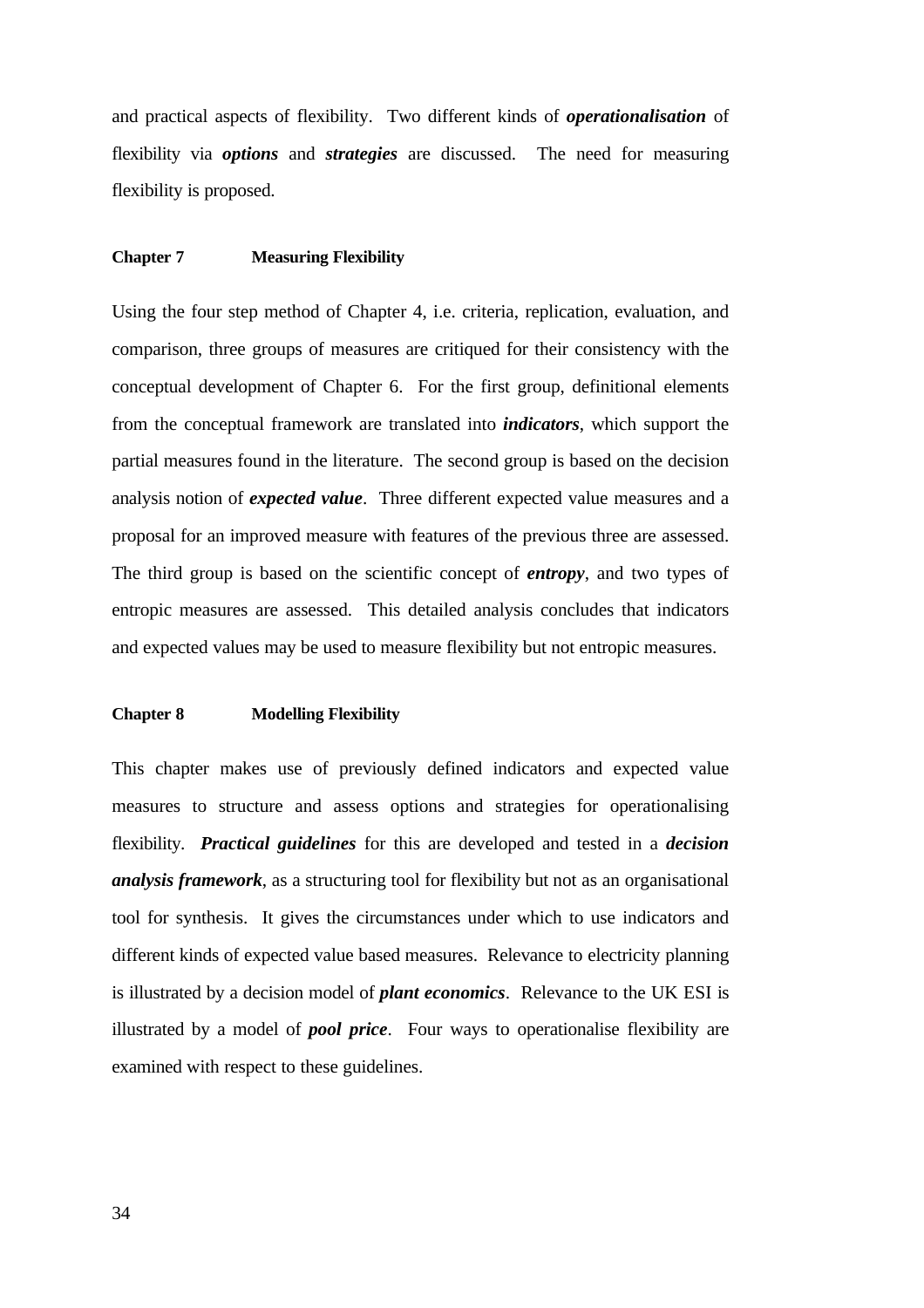## **Appendix D Flexibility and Robustness: Response to Demand Uncertainty**

The concepts of flexibility and robustness are applied to an analysis of over and under capacity in production and inventory control, i.e. supply versus demand. Measures of robustness and flexibility are derived with respect to costs of over and under capacity. The original example is extended with additional detail to other applications.

#### **Chapter 9 Conclusions**

The final chapter (9) summarises the main conclusions and research contributions. It also suggests directions for further research.